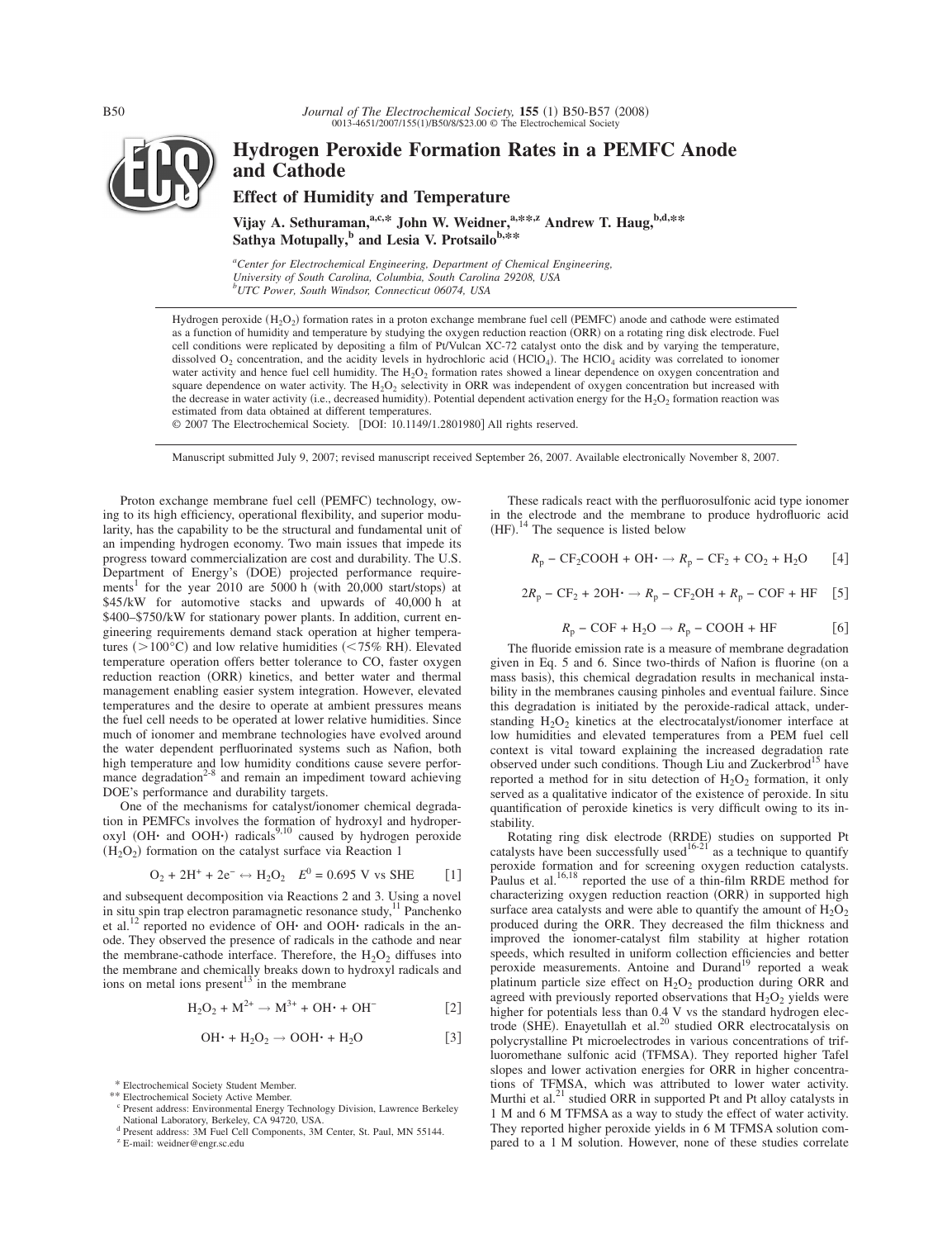the measured peroxide yields and selectivity to peroxide formation rates in a PEM fuel cell as a function of cell operating conditions.

Therefore, the objective of this investigation was to predict  $H_2O_2$ formation rates in a PEM fuel cell. This was accomplished by measuring  $H_2O_2$  formation rates at rotating ring disk electrode (RRDE). Fuel cell conditions were replicated by depositing a film of Pt/ Vulcan XC-72 catalyst onto the disk and by varying the temperature, dissolved  $O_2$  concentration, and the acidity levels in HClO<sub>4</sub>. The HClO4 acidity was correlated to ionomer water activity and hence fuel cell humidity. Peroxide formation rate in the anode was predicted using oxygen permeability measured across Nafion 112 membrane and the fraction of oxygen that reduces the  $H_2O_2$ . Peroxide formation rate in the cathode was predicted using the rate constants measured from RRDE experiments and the local concentrations of oxygen and protons.

## **Experimental**

*Rotating ring disk electrode (RRDE)*.— For the RRDE studies, commercially available Pt/Vulcan catalyst (20% Pt on Vulcan XC-72R carbon, Johnson Matthey Inc., West Chester, PA) was used. Catalyst coated glassy carbon electrodes were prepared as described by Schmidt et al.<sup>22</sup> Aqueous suspensions of 1 mg catalyst mL<sup>-1</sup> were obtained by pulse-sonicating 20 mg Pt/Vulcan catalyst with 20 mL triple-distilled, ultrapure water (Millipore Corp.) in an ice bath (70% duty cycle, 60 W, 15 min). Sonication was done using a Braun-Sonic U type 853973/1 sonicator. A glassy carbon disk served as the substrate for the supported catalyst and was polished to a mirror finish (0.05  $\mu$ m deagglomerated alumina, Buehler) prior to catalyst coating. An aliquot of  $14 \mu L$  catalyst suspension was pipetted onto the carbon substrate, which corresponded to a Pt loading of  $\sim$  14.1 µg Pt cm<sup>-2</sup>. After evaporation of water for 30 min in N<sub>2</sub> atmosphere (381 mm Hg, vacuum), 14 µL of diluted Nafion solution 5% aqueous solution, 1100 EW; Solution Technology Inc., Mendenhall, PA) was pipetted on the electrode surface and further evaporated for 30 min in  $N_2$  atmosphere (381 mm Hg, vacuum). Nafion was used to adhere the Pt/Vulcan particles onto the glassy carbon electrode (the ratio of  $H_2O/N$ afion solution used was  $\sim$  100/1). Previous work by Paulus et al. indicates that this procedure yielded a Nafion film thickness of  $\sim 0.1$   $\mu$ m and that the utilization of the Pt/Vulcan catalyst (based on H-adsorption charge) on the electrode with this film was  $\sim$  100%.

The catalyst-Nafion coated electrode was immersed in deaerated [ultrahigh purity (UHP) nitrogen, Praxair] perchloric acid (HClO<sub>4</sub>, 70% ULTREX II ultrapure reagent grade, J. T. Baker) of varying concentrations for further synchronized chronoamperometric and potentiodynamic experiments. Though a variety of supporting electrolytes are reported in the literature, anion adsorption on Pt is mini-<br>mal for only a few electrolytes.<sup>23</sup> [e.g., trifluoromethane sulfonic acid (TFMSA) and HClO<sub>4</sub>]. In addition, the ultrapure reagent grade  $HClO<sub>4</sub>$  used in this study is free of ionic impurities; especially since Cl<sup>−</sup> ions, even in trace amounts (i.e., 1 ppm), are shown to drastically change both the activity and the reaction pathway of ORR on Pt catalysts.<sup>23-25</sup> All RRDE experiments were performed at atmospheric pressure and all solutions were prepared from ultrapure water (Millipore Inc., 18.2  $M\Omega$  cm).

The electrochemical measurements were conducted in a standard electrochemical cell RDE Cell, Pine Instrument Company, Rayleigh, NC) immersed in a custom-made jacketed vessel, the temperature of which was controlled by a refrigerated/heating circulator (Julabo Labortechnik GMBH). A ring-disk electrode setup with a bi-potentiostat Bi-Stat, Princeton Applied Research Inc., Oak Ridge, TN) was used in conjunction with rotation-control equipment (Pine Instrument Company, Rayleigh, NC). EC-Lab software (version 8.60, Bio-logic Science Instruments, Claix, France) was used to control the bi-potentiostat. The Pt ring electrode was held at 1.2 V vs SHE where the oxidation of peroxide is diffusion limited. The catalyst coated glassy carbon disk electrode (5 mm diameter, 0.1966 cm2 area, DT21 Series, Pine Instrument Company, Rayleigh,

NC) was scanned between 0 and 1.2 V vs SHE to characterize  $H_2O_2$ formation within the potential range relevant to fuel cell operating conditions. Potentials were determined using a mercury-mercurous sulfate (Hg/Hg<sub>2</sub>SO<sub>4</sub>) reference electrode. All potentials in this study, however, refer to that of the standard hydrogen electrode (SHE). A high-surface area Pt cylindrical mesh (5 mm diameter, 50 mm length) attached to a Pt wire (0.5 mm thick, 5 mm length) was used as the counter electrode.

*Effect of oxygen concentration*.— The effect of oxygen concentration on ORR and  $H_2O_2$  formation kinetics was studied by varying the concentration of oxygen in the solution. The following three gases were used: oxygen (UHP grade, Praxair), air (Industrial, Praxair) and 10.01% oxygen in nitrogen (Airgas). A gas flow meter (0-500 mL, Dwyer Instruments Inc., Michigan City, IN) was used to control the flow of the gas feed at  $\sim$  100 mL min<sup>-1</sup> into the electrolyte. The electrochemical cell was sealed during the experiments to keep air from affecting the concentration of dissolved oxygen in the electrolyte. The concentration of dissolved oxygen in the electrolyte was estimated using the solubility values for oxygen in pure liquid water at  $25^{\circ}$ C and 101 kPa.<sup>26</sup>

*Effect of pH*.— The effect of proton concentration on ORR and  $H<sub>2</sub>O<sub>2</sub>$  formation kinetics was studied by varying the acidity of HClO<sub>4</sub> in the 2.0–0.1 M concentration window  $(\sim$ –0.301–1 pH, assuming  $K_a \geq 1$  for HClO<sub>4</sub>). Between solution changes, the electrochemical cell and its components were washed and boiled in deionized water for 5 h to ensure accurate pH levels. The catalyst-Nafion coated electrode was also cleaned in a sonicator before every experiment with triple distilled ultrapure water.

*Collection efficiency*.— Standard procedure<sup>27</sup> for the determination of collection efficiency of a ring-disk electrode was followed. The electrodes were prepared as described above. The experiment was carried out in an electrochemical cell in deaerated UHP nitrogen, Praxair)  $0.1 \text{ M H}_2\text{SO}_4$  (96.5%, J. T. Baker) with 10 mmol L<sup>-1</sup>  $K_3Fe(CN)_6$  (99.7%, J. T. Baker). The disk electrode was swept at 1 mV s<sup>-1</sup> [vs SHE] while the Pt ring was held at a constant potential of  $1.2$  V [vs SHE]. At this ring potential, the oxidation of  $[Fe(CN)_6]^{4-}$ , produced at the disk electrode, to  $[Fe(CN)_6]^{3-}$ , proceeds under pure diffusion control. The collection efficiency was determined as  $N = I_{\text{ring}}/I_{\text{disk}} = 0.20$ , which was independent of disk potential and consistent with the theoretical collection efficiency provided by the manufacturer of the ring-disk electrode.<sup>2</sup>

The two-electron transfer reaction of  $O_2$  reduction to  $H_2O_2$ , captured by the Pt ring, was analyzed in this work (see Table I for parameters used in the analysis). At the ring, the  $H_2O_2$  produced at the disk is oxidized via the reverse of Reaction 1. The fraction of  $H_2O_2$  formation,  $\chi_{H_2O_2}$ , can be determined from the collection efficiency, ring and disk currents by the expression

$$
\chi_{\rm H_2O_2} = \frac{2I_{\rm ring}/N}{I_{\rm disk} + I_{\rm ring}/N}
$$
 [7]

The measured current density  $j$  corresponding to  $H_2O_2$  formation on a film covered RDE for the first-order ORR kinetics was previ-<br>ously reported to take the following expression,<sup>29</sup> in terms of kinetic and mass-transport dependent currents

$$
\frac{1}{j} = \frac{1}{j_{\text{kin}}} + \frac{\delta_{\text{f}}}{nFD_{\text{O}_2}^{\text{f}}C_{\text{O}_2}^{\text{f}}} + \frac{1}{j_{\text{D}}}
$$
 [8]

where *j* is

$$
j = \frac{I_{\text{ring}}}{NA} \tag{9}
$$

*j*kin is the current density in the absence of mass transfer effects and  $j<sub>D</sub>$  is the diffusion current given by the Levich equation

$$
j_{\rm D} = 0.62n F D_{\rm O_2}^{*2/3} C_{\rm O_2}^* \nu^{-1/6} \omega^{1/2}
$$
 [10]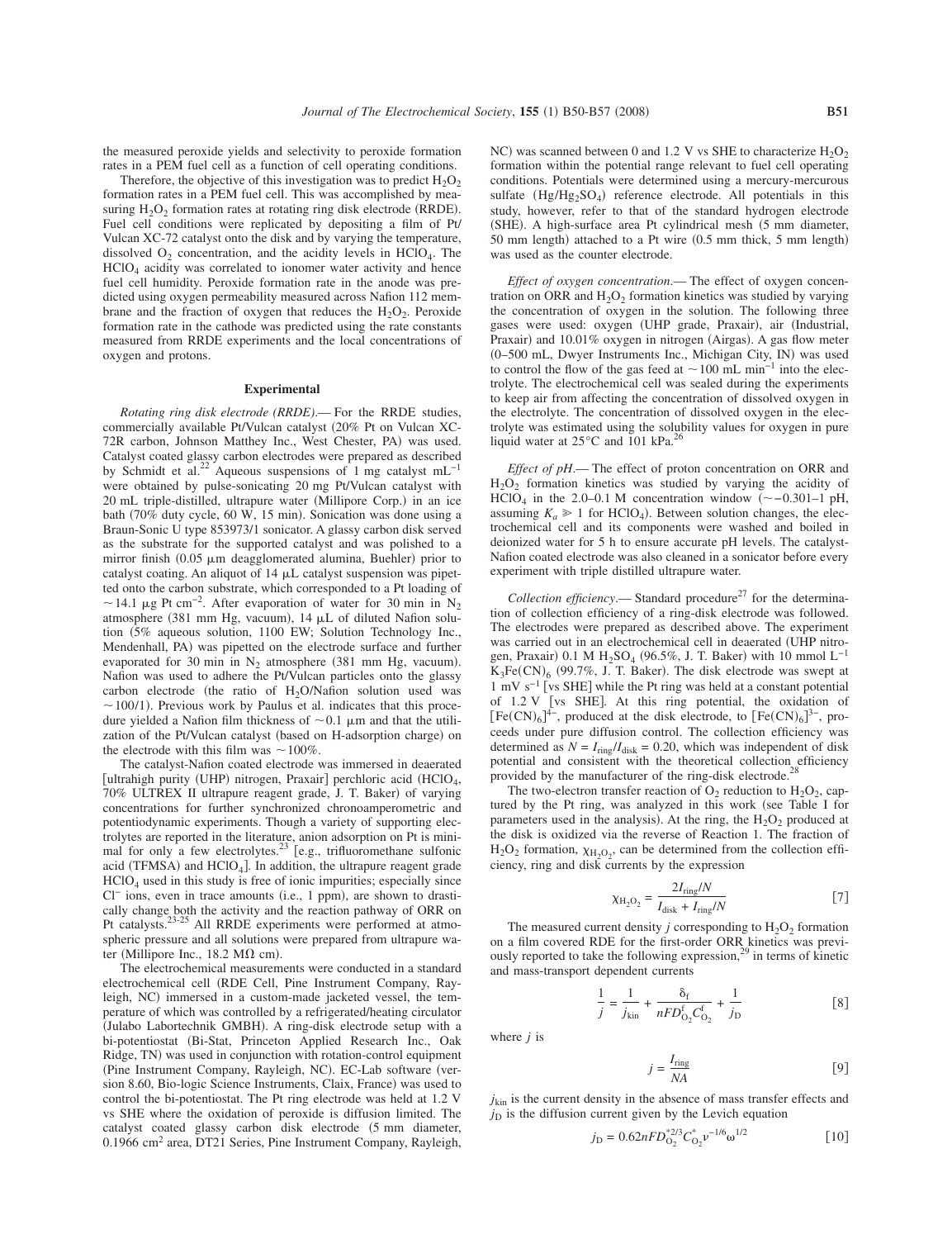**Table I. Parameters used in the analysis of measured current at** the Pt ring<sup>a</sup>.

| Parameter                                      | Value                                                | Comments   |
|------------------------------------------------|------------------------------------------------------|------------|
| $\boldsymbol{a}$                               | 1                                                    | Measured   |
| A                                              | $0.164025$ cm <sup>2</sup>                           | Ref. 28    |
| b                                              | 2                                                    | Measured   |
|                                                | $1.274$ mol cm <sup>-3</sup>                         | Ref. $26a$ |
| $\overset{C_{\text{O}_2}^*}{D_{\text{O}_2}^*}$ | $2.2 \times 10^{-6}$ cm <sup>2</sup> s <sup>-1</sup> | Ref. 48    |
|                                                | $0.695$ V vs SHE                                     |            |
| EW                                             | $1100 \text{ g mol}^{-1}$                            | Ref. 49    |
| F                                              | 96,485 C mol equiv. <sup>-1</sup>                    | Ref. 50    |
| N                                              | 0.2                                                  | Measured   |
| $\boldsymbol{R}$                               | 8.314 J mol <sup>-1</sup> K <sup>-1</sup>            | Ref. 50    |
| T <sup>0</sup>                                 | 298 K                                                | Measured   |
| $\alpha$                                       | 0.5                                                  | Assumed    |
| $\delta_f$                                     | $10^{-5}$ cm                                         | Ref. 16    |
| ρ                                              | 1 g $\rm cm^{-3}$                                    | Ref. 50    |
| υ                                              | $0.009$ cm <sup>2</sup> s <sup>-1</sup>              | Estimated  |
| $\omega$                                       | $2500 s^{-1}$                                        | Measured   |

<sup>a</sup> The mole fraction solubility  $X_l$  of oxygen in water is given as  $\ln X_l$  $A_2 + (B_2/T^*) + C_2 \ln T^*$ , where  $T^* = (T/100)K$ .  $A_2 = -66.7354$ ,  $B_2 = 87.4755$  and  $C_2 = 24.4526$ .

The concentration of  $O_2$  in the solution was calculated from the partial pressure of  $O_2$  in the inlet gas and  $O_2$  solubility data for pure liquid water at corresponding temperature and 101 kPa.<sup>26</sup> The difference in  $O_2$  solubility in pure liquid water and in  $HClO<sub>4</sub>$  (up to 2 M) was assumed to be negligible. Combining Eq. 8 and 10 and solving for  $j_{\text{kin}}$  gives

$$
j_{\rm kin} = \frac{j n F D_{\rm O_2}^{\rm f} C_{\rm O_2}^{\rm f} D_{\rm O_2}^{\rm f} C_{\rm O_2}^{\rm f} \omega^{1/2}}{n F D_{\rm O_2}^{\rm f} C_{\rm O_2}^{\rm f} D_{\rm O_2}^{\rm f} C_{\rm O_2}^{\rm f} \omega^{1/2} - \delta_{\rm f} j D_{\rm O_2}^{\rm f} C_{\rm O_2}^{\rm f} \omega^{1/2} - 1.6 \nu^{1/6} j D_{\rm O_2}^{\rm f} C_{\rm O_2}^{\rm f}}{\left[11\right]}
$$

The purely kinetic portion of the  $H_2O_2$  formation rate is

$$
R_{\text{H}_2\text{O}_2} = \frac{j_{\text{kin}}}{2F} = k_f (C_{\text{O}_2})^a (C_{\text{H}^+})^b
$$
 [12]

where

$$
k_{\rm f} = k_{\rm f}^0 \exp\left[\frac{\alpha F \eta}{RT^0}\right] \tag{13}
$$

In Eq. 12, a and b are reaction orders with respect to  $O_2$  and  $H^+$ , respectively. Only the forward rate term is used in Eq. 12 because at 0.6 V vs SHE and below, the rate of oxidation of  $H_2O_2$  (the reverse reaction) is negligible. The kinetic rate constant  $k_f$  was estimated for different potentials by plotting  $H_2O_2$  production rate as a function of oxygen concentration for various potentials. Since the electrode reaction rate was shown earlier by Damjanovic and Hudson $30$  to be faster on an oxide-free Pt surface than on an oxide-covered surface, both the forward and the reverse scans were used to estimate the reaction rate constant. The potential dependence of this rate constant is given in Eq. 13.

The activation energies for hydrogen peroxide formation reaction were evaluated by using the Arrhenius equation<sup>31</sup> shown below,

$$
k_{\rm f}^0 = k_{\rm f,0}^0 \exp\left[\frac{E_{\rm a}}{RT}\right] \tag{14}
$$

The activation energies for  $H_2O_2$  formation on supported Pt catalysts were compared to the computationally estimated activation energies reported in the literature. For example, using density functional theory, Anderson and Albu,<sup>32</sup> Sidik and Anderson,<sup>33</sup> and Wang and Balbuena<sup>34</sup> have reported activation energies for  $H_2O_2$  formation on  $Pt_1$ ,  $Pt_2$ , and  $Pt_3$  sites, respectively.



Figure 1. (a) Polarization curves for the oxygen reduction reaction on a Pt/Vulcan XC-72R (14.1 μg Pt cm<sup>-2</sup>) thin-film RRDE [2500 rpm] in 2.0 M HClO<sub>4</sub> solution [pH –0.3] bubbled with 10% O<sub>2</sub> [O], air [**A**] and O<sub>2</sub> [ $\bullet$ ]. (b) Ring currents corresponding to  $H_2O_2$  oxidation  $[E_{ring} = 1.2 \text{ V}$  vs SHE. (c) %  $H_2O_2$ , given by Eq. 11, formed during the oxygen reduction reaction on Pt/Vulcan XC-72R in 2.0 M HClO<sub>4</sub> solution [pH -0.3] bubbled with 10% O<sub>2</sub> [O], air  $[\triangle]$  and O<sub>2</sub> [ $\triangle]$ ] at 25°C.  $E_{ring} = 1.2$  V vs SHE, 1 mV/s, 2500 rpm.

### **Results and Discussion**

*H2O2 kinetic studies using RRDE*.— Figure 1a shows polarization curves for the oxygen reduction reaction and Fig. 1b shows ring currents corresponding to  $H_2O_2$  oxidation. It should be noted that hydrogen evolution starts in the neighborhood of  $\sim$  25–50 mV vs SHE. Hence, both ring and disk currents in the 25–50 mV region include a fractional contribution due to hydrogen evolution 2H<sup>+</sup> + 2e<sup>-</sup> → H<sub>2</sub>] and oxidation  $[H_2 \rightarrow 2H^+ + 2e^-]$  respectively. This is noted by the decrease in the disk currents and an increase in the ring currents in the 25–50 mV potential region. Data obtained below 25 mV were not used in this analysis. Figure 1c shows the fraction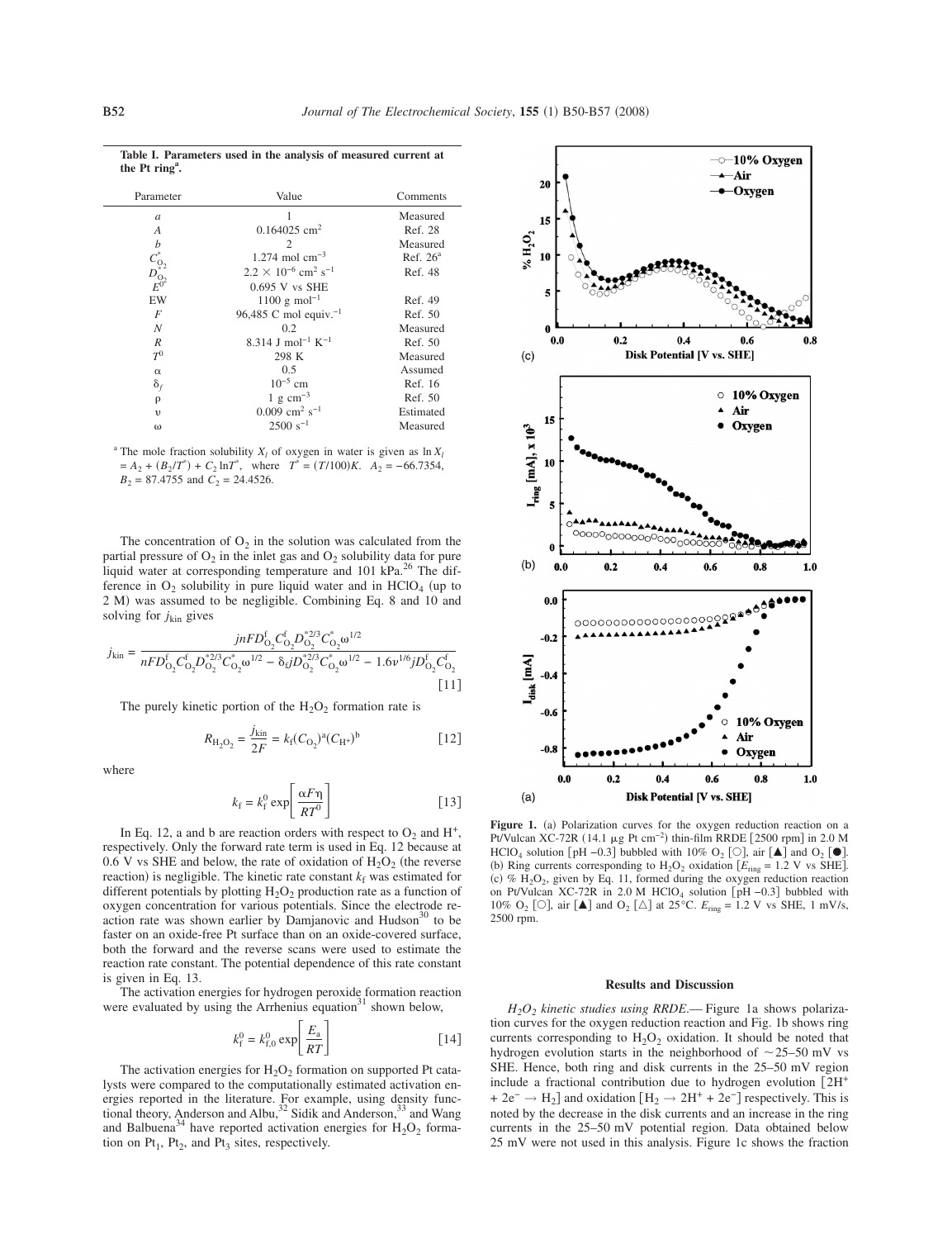

**Figure 2.** H<sub>2</sub>O<sub>2</sub> formation rates  $\text{[mol cm}^{-2} \text{ s}^{-1}\text{]}$  on Pt/Vulcan XC-72R in 2.0 M HClO<sub>4</sub> solution [pH  $-0.3$ ] as a function of dissolved oxygen concentration  $\lceil \text{mol } L^{-1} \rceil$  for the following four overpotentials: 0.695 V  $\lceil \text{O} \rceil$ , 0.495 V  $\left[\blacklozenge\right]$ , 0.295 V  $\left[\triangle\right]$  and 0.095 V  $\left[\blacklozenge\right]$ . The symbols represent data and the lines represent linear fits with zero intercepts.

of peroxide produced in the ORR at the disk, as captured by the ring and shows no dependence on oxygen concentration.

Figure 2 shows the purely kinetic portion of  $H_2O_2$  formation rates obtained from Eq. 12 as a function of oxygen concentration in the 2 M HClO<sub>4</sub> for different overpotentials. The data show a linear dependence of the oxygen concentration at all potentials (i.e., *a*  $= 1$ ). In this figure, overpotential of 0.670 V represents a potential of 0.025 V vs SHE because the equilibrium potential for  $H_2O_2$  formation is 0.695 V. Four representative overpotentials were chosen for this plot. The anode experiences the highest overpotential for peroxide formation during fuel cell operation. The cathode potential is above the  $H_2O_2$  equilibrium potential at open circuit but experiences a significant drop during load conditions, and can go negative of  $H_2O_2$  equilibrium potential.

Figure 3 shows the potential dependence of the rate constants estimated from Eq. 12. The  $25^{\circ}$ C data between  $\eta$  values 0–0.3 V and 0.3–0.65 V was fit with two separate linear equations in Fig. 3. The respective intercepts represent  $k_f^0$  (Eq. 13) and are independent of *C*H+. These values, as a function of *T*, were used to obtain activation energy.

Figure 4 shows the ring currents and the fraction of  $H_2O_2$  formed with different acidities. Perchloric acid systems in the 0.1 and 2.0 M concentration range equilibrated with pure  $O_2$  were used to study the



**Figure 3.** Electrochemical rate constant for  $H_2O_2$  formation,  $k_f$ , as a function of overpotential,  $η = E<sub>app</sub> − E<sup>0</sup>$ ,  $E<sup>0</sup> = 0.695$  V vs SHE. The data between  $η$ values 0–0.3 V and 0.3–0.65 V were fit with two separate linear equations. The value of  $\alpha = 0.05$ ,  $T = 25^{\circ}\text{C}$ . Data was obtained in 2 M HClO<sub>4</sub> bubbled with pure  $O_2$  at 1 atm.



**Figure 4.** (a) Rate and (b) % of  $H_2O_2$  formed during the oxygen reduction reaction on Pt/Vulcan XC-72R in 0.1 M [O], 1.0 M  $[\Delta]$ , 1.8 M  $[\diamond]$  and 2.0 M  $\text{[} \bullet \text{]}$  HClO<sub>4</sub> solution  $\text{[} \text{pH } -0.3 \text{]}$  bubbled with O<sub>2</sub> at 25°C.  $E_{\text{ring}}$  $= 1.2$  V vs SHE, 1 mV/s, 2500 rpm.

effect of proton concentration. Figure 4 shows an increased rate of  $H<sub>2</sub>O<sub>2</sub>$  formation with increasing proton concentration. Since the disk currents were similar for all acid concentrations, the increased ring currents meant that selectivity toward peroxide formation was a function of proton concentration.

Figure 5 shows the dependence of  $H_2O_2$  formation rate on proton concentration. This is consistent with the RRDE results of Murthi et al. in 1 and 6 M TFMSA. The points are measurements and lines are predictions according to Eq. 12. The reaction order with respect to  $H^+$  in the  $H_2O_2$  formation reaction was found to best fit the data for



**Figure 5.** Mass transport corrected H<sub>2</sub>O<sub>2</sub> formation rates  $\lceil \text{mol cm}^{-2} \text{ s}^{-1} \rceil$  on Pt/Vulcan XC-72R in HClO<sub>4</sub> solution as a function of acidity  $[M]$  for the following three overpotentials: 0.695 V [O], 0.345 V [ $\blacklozenge$ ] and 0.095 V [ $\triangle$ ]. The lines are predictions according to Eq. 13. The reaction order with respect to H<sup>+</sup> in the H<sub>2</sub>O<sub>2</sub> formation reaction,  $b = 2$ .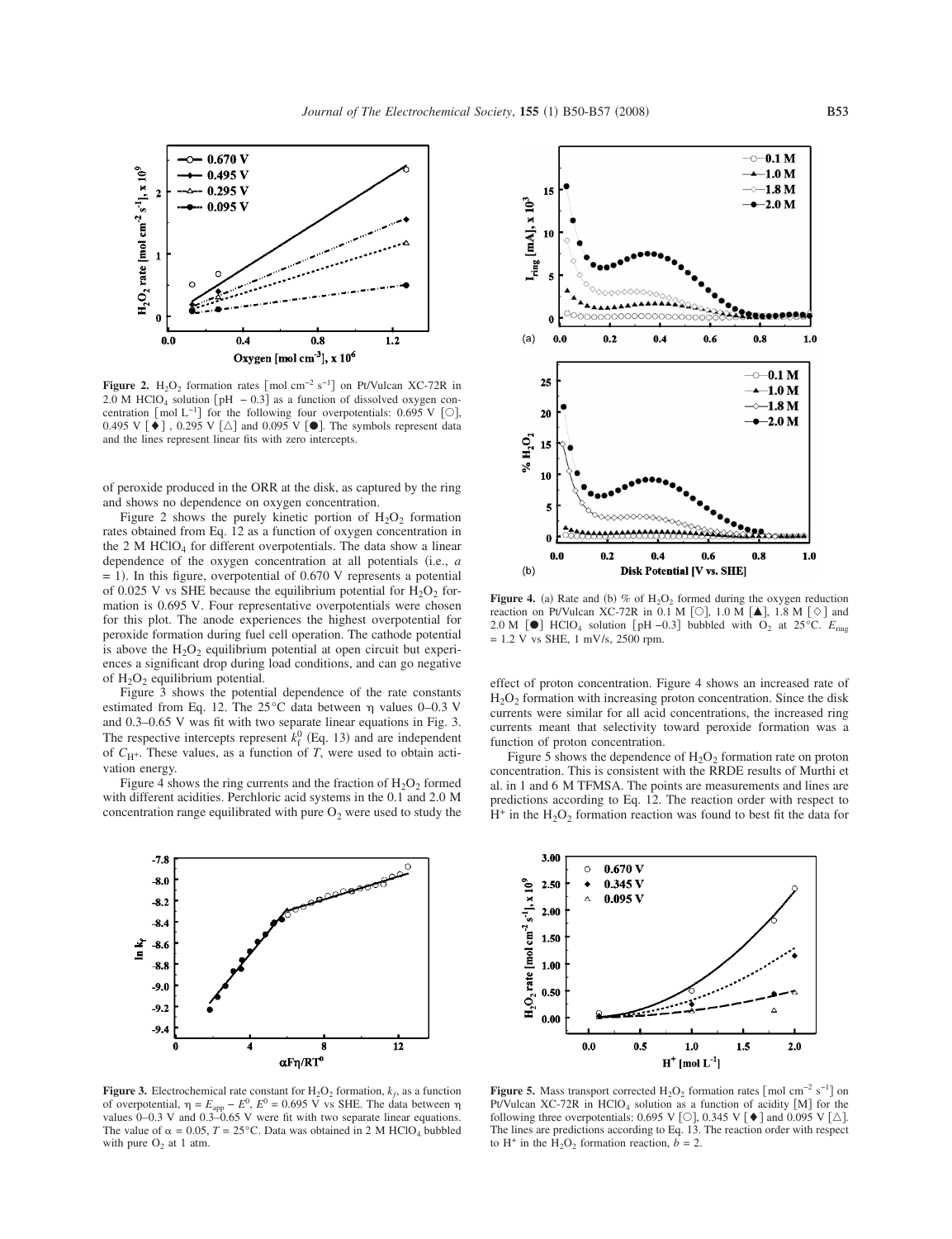$b = 2$ . The reason for the change in selectivity shown by the Pt catalyst in favor of the two-electron transfer at higher acid concentrations (or lower water activities) is beyond the scope of this article. There is a possibility that the adsorption of  $ClO<sub>4</sub><sup>-</sup>$  anions could influence the reaction pathway in ORR on Pt catalysts similar to that of Cl<sup>−</sup> anions as previously reported by Schmidt et al.,<sup>23</sup> Stamenkovic et al.,<sup>25</sup> and Markovic and Ross.<sup>24</sup> However, the bond strength of ClO<sub>4</sub> adsorption on Pt is much weaker than Cl<sup>−</sup> and SO<sub>4</sub><sup>2</sup> and its influence on the reaction pathway of ORR is also very minimal.<sup>23,25</sup>

The  $H_2O_2$  formation rates measured as a function of water activity, potential, and temperature using RRDE experiments was used to predict  $H_2O_2$  formation rates at the anode and cathode of PEM fuel cell. Peroxide formation rate at the anode was predicted using oxygen permeability from the cathode and  $\chi_{H_2O_2}$ . Peroxide formation rate at the cathode was predicted via Eq. 12, i.e., as a product of the rate constant and the local reactant concentrations. Peroxide formation at the cathode occurs only for fuel cells operating under considerable load (i.e., high cell current) such that the local potential goes negative relative to the equilibrium potential for peroxide formation. For estimation of peroxide rates, local potential at the cathode was taken to be 0.6 V (i.e.,  $η = 0.095$  V).

Nafion is a super-acid catalyst and hence the local acidity at the catalyst-membrane interfaces was calculated from the local water content and the fixed number of sulfonic acid groups. The water sorption properties of Nafion as a function of temperature and water activity had been studied by several laboratories.<sup>33-37</sup>

Using a tapered element oscillating microbalance technique, Jalani et al.<sup>37</sup> measured water uptake in Nafion as a function of water activity in vapor phase between 30 and 110°C and reported that the water uptake increased with temperature and was highest at 110°C. The difference in water uptake between 30°C and 110°C is negligible for lower water activities  $(a_w < 0.7)$ . This is reported by Jalani et al. (experimental) and discussed in detail by Motupally et al. (simulations).<sup>40</sup> For this work, the absorption isotherm of Nafion 117 membranes measured at  $30^{\circ}$ C by Zawodzinski et al.<sup>38,39</sup> was used. Between water activity values of 0 and 1, the experimentally measured absorption isotherm was fit to the following polynomial<sup>4</sup>

$$
\lambda = 0.043 + 17.81[a_w] - 39.85[a_w]^2 + 36.0[a_w]^3 \quad [15]
$$

In this equation,  $\lambda$  represents the number of water molecules per sulfonic acid group in the polymer and  $a_w$  represents the activity of water, which is the effective mole fraction of water given by  $p_0/p^*$ , where  $p^*$  is the vapor pressure of water, in bar;  $p^*$  was calculated from the Antoine correlation

$$
\ln p^* = A_1 - \frac{B_1}{T + C_1} \tag{16}
$$

The constants are  $A_1 = 11.6832$ ,  $B_1 = 3816.44$ ,  $C_1 = -46.13$ .<sup>42</sup> Inside a fuel cell, this water activity is essentially the equilibrium relative humidity expressed as a fraction. The concentrations of  $H_2O$ and  $H^+$  in the polymer are, respectively, expressed as

$$
C_{\rm H_2O} = \frac{\rho \lambda}{\rm EW} \tag{17}
$$

$$
C_{\mathrm{H}^+} = \frac{C_{\mathrm{H}_2\mathrm{O}}}{\lambda} \tag{18}
$$

In these equations, EW is the equivalent weight of the polymer (taken to be 1100) and  $\rho$  is the humidity-dependent density of the polymer given by

$$
\rho = \frac{1.98 + 0.0324\lambda}{1 + 0.0648\lambda} \tag{19}
$$

It was assumed that all sulfonic acid groups exist in a completely dissociated form. Figure 6 shows the variation of  $\lambda$  and pH of Nafion as a function of water activity. Even at vapor-saturated conditions  $[\lambda = 14]$ , the pH of Nafion is below 0. This trend (not



**Figure 6.** (a) pH (-----) and  $\lambda$  (--) vs water activity,  $a_w$ , plots for Nafion;  $\lambda$ is the amount of water per sulfonic acid group [mol basis] and  $a_w$  is the effective mole fraction of water and is equal to the equilibrium relative humidity expressed as a fraction.

shown) is seen for HClO<sub>4</sub>, also a strong acid. The acid was assumed to be completely dissociated i.e.,  $Ka \geq 1$ . This approach in relating membrane electrode assembly acidity to water activity and hence to the humidity of the incoming gases facilitates in computing peroxide rates inside a fuel cell. Quantitatively, the measured peroxide rates via the RRDE experiments at a particular oxygen concentration, pH value, and temperature should equal the peroxide rates inside the fuel cell at the same pH value and temperature. Since rate constants were measured at 25°C using RRDE, they had to be estimated at higher temperatures in order to be used to calculate peroxide formation rates in a fuel cell. Activation energies for  $H_2O_2$  formation on supported Pt catalysts were estimated from kinetic currents obtained at 15, 25, 35, and 45°C. Figure 7 shows the Arrhenius plot of the logarithmic pre-exponential term  $k_f^0$  vs the inverse of temperature for the two overpotential regions  $(0-0.3 \text{ V}$  and  $0.3-0.65 \text{ V})$ . The activation energies were obtained from the slope  $(E_a/R)$  of a linear fit according to Eq. 14. This procedure is analogous to those described by Neyerlin et al.<sup>43</sup> and Bard and Faulkner.<sup>44</sup>

*Oxygen flux across Nafion at higher temperatures*.— Oxygen permeability through Nafion depends greatly on the water content of the membrane. It has been shown by Sakai et al.<sup>45</sup> that  $O_2$  diffusion rates in a completely dry Nafion membrane have values similar to that in polytetrafluorethylene and approaches the limit of liquid water with increasing water content. Figure 8 shows experimentally measured  $O_2$  permeability, corrected for an  $O_2$  feed at 101 kPa, across a Nafion 112 membrane as a function of temperature and relative humidity. These permeation rates were estimated using electrochemical monitoring technique and are comparable to those esti-



**Figure 7.** Arrhenius plots for  $H_2O_2$  formation reaction on Pt/Vulcan XC-72R in 2 M HClO<sub>4</sub> at overpotential of 0.195 V  $(-\triangle)$  and 0.695 V  $(-\triangle)$  vs NHE.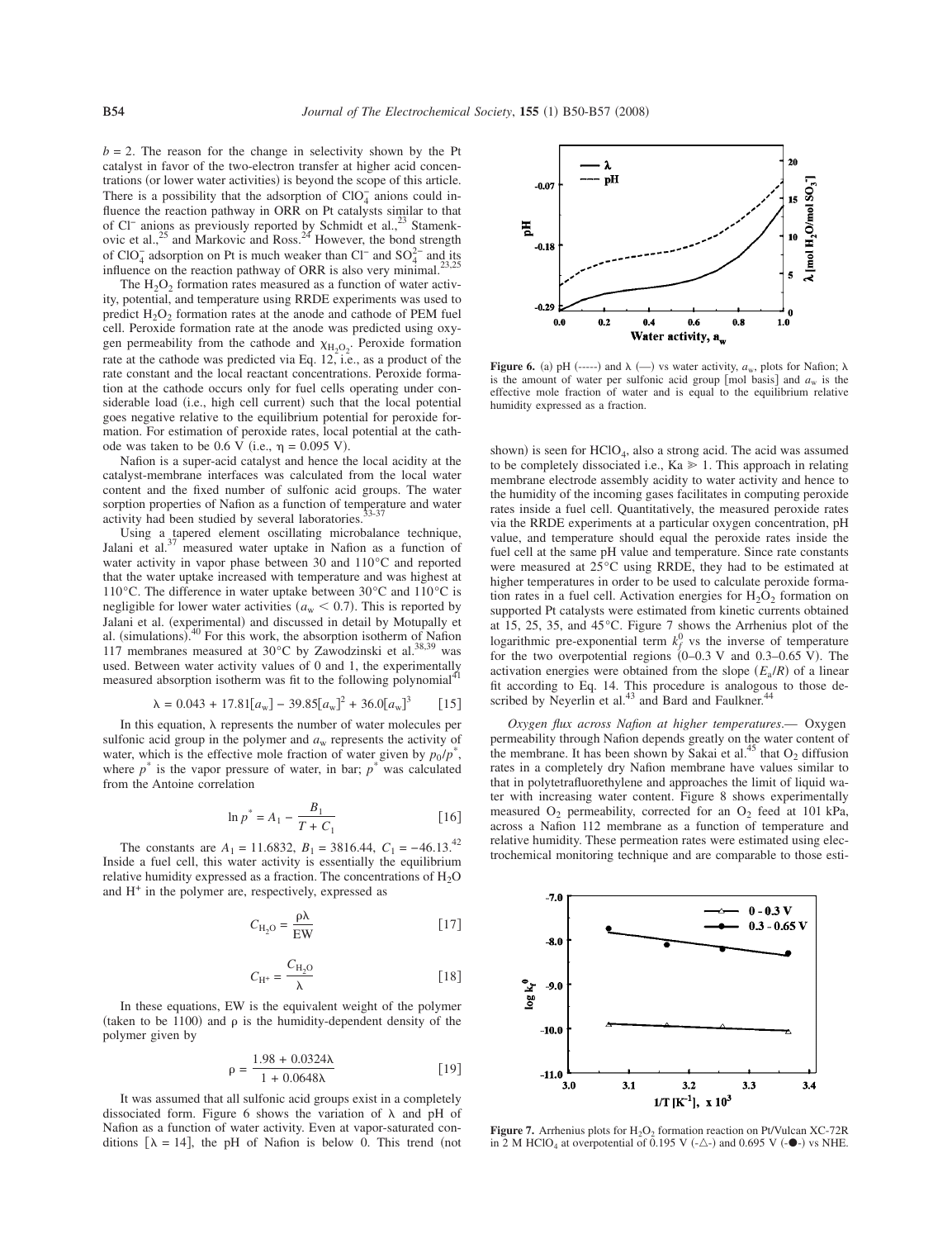

**Figure 8.** Oxygen permeability  $\left[\text{mol cm}^{-1} \text{ s}^{-1}\right]$  in Nafion 112 measured by electrochemical monitoring technique as a function of temperature for two different relative humidities, 25% and 100% RH. These rates were normalized to a  $101$  kPa  $O<sub>2</sub>$  feed.

mated by the gas chromatography method.<sup>46</sup> Between 25% and 100% relative humidity of the feed gas, the permeabilities differ by as much as an order of magnitude. Permeability for other temperatures and water contents were estimated by the following equation which was derived by fitting the measured permeability values

$$
P_{\text{O}_2}^{\text{m}} = (1.002 \times 10^{-14} - 9.985 \times 10^{-15} a_w) \exp[(0.0127 + 2.3467
$$
  
× 10<sup>-2</sup> a<sub>w</sub>)*T*] [20]

Oxygen solubility at the membrane-cathode catalyst layer interface,  $\overline{C}_{Q_2}^c$ , was estimated using the following relation

$$
C_{\text{O}_2}^{\text{c}} = \frac{P_{\text{O}_2}^{\text{m}}}{D_{\text{O}_2}^{\text{m}}} \tag{21}
$$

 $D_{\text{O}_2}^{\text{m}}$  values for different temperatures and relative humidities were obtained from the work of Sakai et al.<sup>45</sup> and was fit to the following expression

$$
D_{\text{O}_2}^{\text{m}} = 9.78 \times 10^{-8} + 3.5 \times 10^{-9} T + 10^{-4} a_w \tag{22}
$$

Figure 9 shows the peroxide rates at the cathode-membrane interface when the local potential at the cathode is 0.6 V and the gas feed is pure oxygen at 1 atm. Though the amount of peroxide formed at the cathode is only of the order of few micromoles at fully humidified conditions, the relative difference between dry and fully humidified conditions at 95°C is significant.



**Figure 9.** Rates of H<sub>2</sub>O<sub>2</sub> formation  $\lceil \text{mol cm}^{-2} \text{ s}^{-1} \rceil$  in the cathode side of a PEM fuel cell for different relative humidities and temperatures. Local potential at the cathode was assumed to be  $\sim$  0.6 V vs SHE, which translates to an overpotential of 0.095 V for  $H_2O_2$  formation.



**Figure 10.** Rates of H<sub>2</sub>O<sub>2</sub> formation [mol cm<sup>-2</sup> s<sup>-1</sup>] in the anode side of a PEM fuel cell for different relative humidities and temperatures. Local potential at the anode was assumed to be  $\sim 0$  V vs SHE, which translates to an overpotential of 0.695 V for  $H_2O_2$  formation.

The potential profile across the membrane, measured in situ by Liu and Zuckerbrod<sup>15</sup> (Fig. 19) and modeled by Burlatsky et al.<sup>47</sup> at open circuit conditions, indicates that the potential at the anodemembrane interface is  $\sim$  0 V. For the purpose of calculating H<sub>2</sub>O<sub>2</sub> rates at the anode/membrane interface, a potential of  $\sim 0$  V (i.e.,  $\eta = 0.695$  V) was assumed to exist at the interface.

The oxygen flux across the membrane from the cathode to the anode is

$$
F_{\text{O}_2} = \frac{D_{\text{O}_2}^{\text{m}}}{\delta} (C_{\text{O}_2}^{\text{c}} - C_{\text{O}_2}^{\text{a}})
$$
 [23]

The concentration of oxygen at the anode-membrane interface approaches zero, assuming all of the oxygen crossing over the membrane to the anode side is reduced to water or reacts chemically with hydrogen

$$
R_{\text{H}_2\text{O}_2}^a = \chi_{\text{H}_2\text{O}_2} \frac{P_{\text{O}_2}^{\text{m}}}{\delta} \tag{24}
$$

While the fraction of oxygen that is reduced to peroxide is a strong function of water activity, it is not a function of oxygen concentration (see Fig. 1c). An expression for  $\chi_{H_2O_2}$  vs  $C_{H^+}$  was obtained from measured values at room temperature

$$
\chi_{\rm H_2O_2} = 0.2081 - 0.1208(a_w) - 0.072(a_w)^2 - 2.132 \times 10^{-14}(a_w)^3
$$
\n[25]

Figure 10 shows the  $H_2O_2$  formation rates at the anodemembrane interface. This goes through a peak because oxygen permeability decreases with decreasing water activity, whereas  $H_2O_2$ selectivity increases with decrease in water activity.

These anode and cathode  $H_2O_2$  formation rates cannot be directly correlated with the fluoride emission rates because there are several intermediate reactions between  $H_2O_2$  formation and actual membrane degradation. Though additional mechanisms involving direct radical formation on Pt followed by their chemical attack on the membrane were suggested, $47$  they need further experimental validation and verification. However, quantification of  $H_2O_2$  formation rates described in this work is important in the mechanistic understanding of membrane degradation. This quantification would help in validating a durability mechanism especially at elevated temperatures and low relative humidities.

#### **Conclusion**

 $H<sub>2</sub>O<sub>2</sub>$  formation rates in a PEM fuel cell anode and cathode were estimated by studying the ORR kinetics on a ring disk electrode. Fuel cell conditions were replicated by depositing a film of Pt/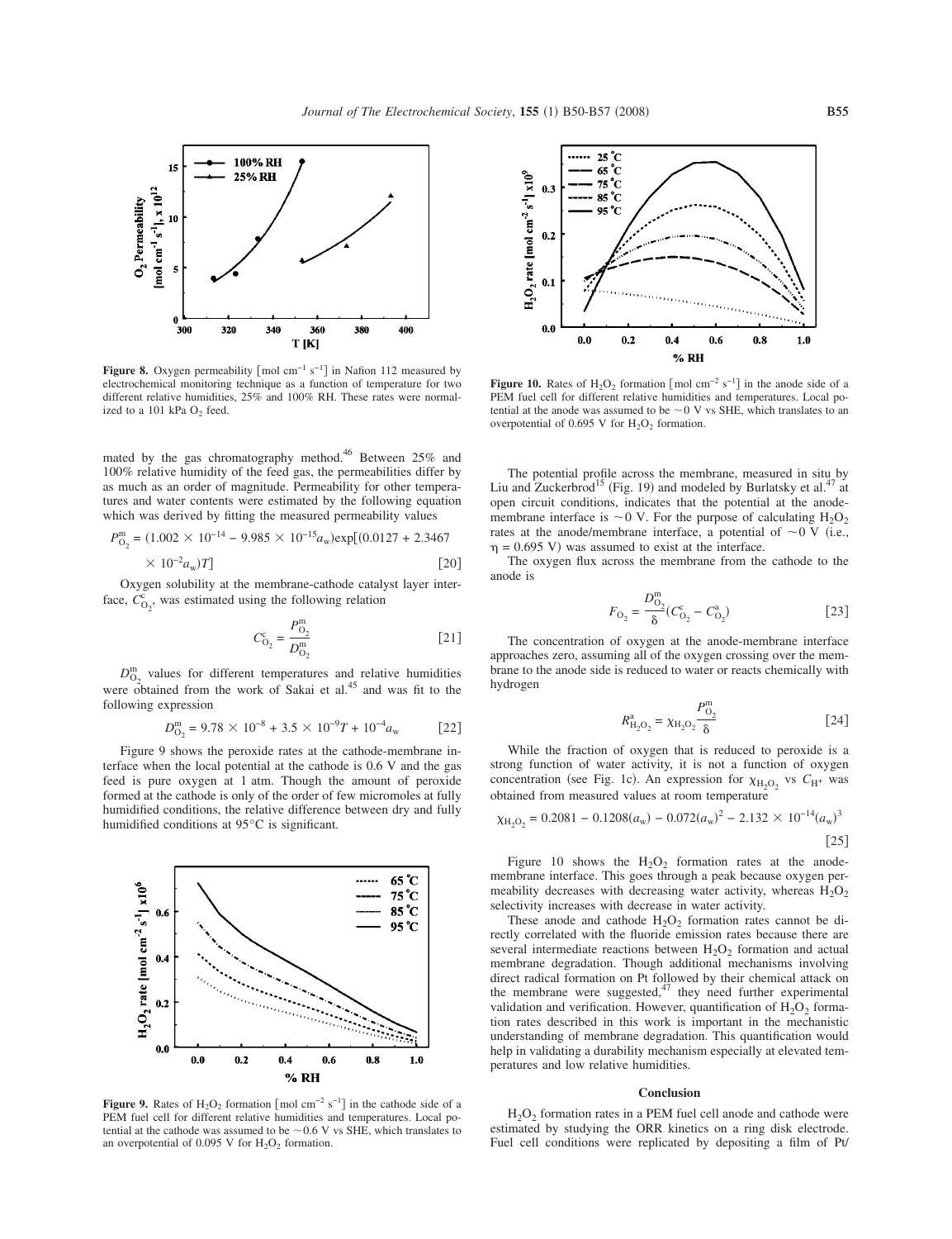Vulcan XC-72 catalyst onto the disk and by varying the temperature, dissolved  $O_2$  concentration, and the acidity levels in HClO<sub>4</sub>. The  $HClO<sub>4</sub>$  acidity was correlated to ionomer water activity and hence fuel cell humidity.  $H_2O_2$  formation rates showed a linear dependence on oxygen concentration and a square law dependence on water activity. The  $H_2O_2$  selectivity in ORR was independent of oxygen concentration but increased with decrease in water activity (i.e., decreased humidity). Potential dependent activation energy for the  $H_2O_2$  formation reaction was estimated from data obtained at different temperatures. Anode peroxide formation rates are proportional to the oxygen flux from the cathode and were estimated to be three orders of magnitude lower than cathode formation rates for a cell operating under load conditions (i.e.,  $V \le 0.6$  V).

# **Acknowledgments**

The U.S. Department of Energy supported this work under contract no. DOE-DE-FC36-02AL, for which the authors are grateful. The authors thank Michael Fortin for his help with the experimental setup for oxygen crossover measurements.

*The University of South Carolina assisted in meeting the publication costs of this article.*

## **List of Symbols**

- *a* reaction order with respect to  $O_2$  in the H<sub>2</sub>O<sub>2</sub> formation reaction
- $a_w$  water activity<br>*A* disk area, cm
- disk area, cm<sup>2</sup>
- *b* reaction order with respect to  $H^+$  in the  $H_2O_2$  formation reaction
- $C_{\text{H}^+}$  proton concentration, mol cm<sup>-3</sup>
- $C_{\text{H}_2\text{O}}$  water concentration in the membrane, mol cm<sup>-3</sup>
- $C_{Q_2}^*$  oxygen concentration in the bulk of the electrolyte, mol cm<sup>-3</sup>
- $C_{O_2}^{f^{-}}$  oxygen concentration in Nafion film, mol cm<sup>-3</sup>
- $C^{\mathrm{a}}_{\mathrm{O}_2}$ oxygen concentration in Nafion 112 membrane-anode catalyst layer interface, mol cm−3
- $C_{O_2}^c$  oxygen concentration in Nafion 112 membrane-cathode catalyst layer interface, mol cm−3
- $D_{Q_2}^*$  oxygen diffusion coefficient in the electrolyte, cm<sup>2</sup> s<sup>-1</sup>
- $D_{\text{O}_2}^{\text{f}}$  oxygen diffusion coefficient in Nafion film, cm<sup>2</sup> s<sup>-1</sup>
- $D_{\substack{O_2\\ E^0}}^{\rm m}$ diffusion coefficient of O<sub>2</sub> in Nafion 112 membrane, cm<sup>2</sup> s<sup>-1</sup>
- equilibrium potential, 0.695 V vs SHE at 25°C and 101 kPa
- $E^*_{\rm a}$ activation energy for  $\rm H_2O_2$  formation, J  $\rm mol^{-1}$
- $E_{\text{app}}$  applied potential, V vs SHE<br>EW equivalent weight of Nafion
- equivalent weight of Nafion polymer, 1100 g equiv<sup>-1</sup>
- *F* Faraday constant, 96,485 C mol<sup>-1</sup> *I*ring ring current, mA
- *I*disk disk current, mA
- *j* total peroxide current density, mA cm−2
- *j*<sub>disk</sub> disk current density, mA cm<sup>-2</sup>
- *j*<sub>D</sub> diffusion-limited current density, mA cm<sup>-2</sup>
- *j*<sub>kin</sub> kinetic current density, mA cm<sup>-2</sup>
- rate constant for  $H_2O_2$  electro-oxidation, s<sup>-1</sup>
- *k*<sub>f</sub> rate constant for H<sub>2</sub>O<sub>2</sub> formation, mol<sup>2</sup> cm<sup>-5</sup> s<sup>-1</sup>  $N$  collection efficiency
- collection efficiency
- *number* of electrons transferred per  $O_2$  molecule in  $H_2O_2$  formation, 2
- 
- $P_{\text{O}_2}^{\text{m}}$  permeability of O<sub>2</sub> in Nafion 112 membrane, mol cm<sup>-1</sup> s<sup>-1</sup>
- *R* universal gas constant, 8.314 J mol<sup>-1</sup> K<sup>-1</sup> *T* temperature. K temperature, K
- time, s

Greek

- transfer coefficient
- Pt/C electrode thickness, cm
- $\delta_f$  Nafion film thickness, cm
- density of Nafion, g cm−3
- v kinematic viscosity, cm<sup>2</sup> s<sup>-1</sup>
- overpotential, V vs SHE
- moles of water per sulfonic acid group in Nafion
- $X_{H_2O_2}$  fraction of  $O_2$  reducing to  $H_2O_2$
- electrode rotation rate, s−1

Superscript

- 0 standard state or equilibrium
- a anode c cathode
- 

Subscript

- b backward reaction
- D diffusion disk Pt/Nafion coated disk electrode
- f Nafion film or forward reaction
- 
- kin kinetic<br>ring Pt ring Pt ring electrode

#### **References**

- 1. http://www.eere.energy.gov/hydrogenandfuelcells/
- 2. H. A. Gasteiger, W. Gu, R. Makharia, M. F. Mathias, and B. Sompalli, in *Handbook of Fuel Cells—Fundamentals, Technology and Applications*, Vol. 3, W. Vielstich, A. Lamm, and H. A. Gasteiger, Editors, p. 593, Wiley, New York (2003).
- 3. D. P. Wilkinson and J. St.-Pierre, *Handbook of Fuel Cells: Fundamentals, Technology and Applications*, Vol. 3, W. Vielstich, A. Lamm and H. A. Gasteiger, Editors, p. 611, Wiley, New York (2003).
- 4. C. Paik, T. Skiba, V. Mittal, S. Motupally, and T. Jarvi, Abstract 771, The Electrochemical Society Meeting Abstracts, Vol. 2005-1, Quebec City, Canada, May 15– 20, 2005.
- 5. V. Mittal, C. Paik, and S. Motupally, Abstract 772, The Electrochemical Society Meeting Abstracts, Vol. 2005-1, Quebec City, Canada, May 15–20, 2005.
- 6. S. Hommura, K. Kawahara, and T. Shimohira, Abstract 806, The Electrochemical Society Meeting Abstracts, Vol. 2005-1, Quebec City, Canada, May 15–20, 2005.
- 7. M. Inaba, H. Yamada, J. Tokunaga, and A. Tasaka, Abstract 1506, The Electrochemical Society Meeting Abstracts, Vol. 2005-1, Quebec City, Canada, May 15– 20, 2005.
- 8. T. Takeshita, F. Miura, and Y. Morimoto, Abstract 1511, The Electrochemical Society Meeting Abstracts, Vol. 2005-1, Quebec City, Canada, May 15–20, 2005.
- 9. A. B. LaConti, M. Hamdan, and R. C. McDonald, in *Handbook of Fuel Cells— Fundamentals, Technology and Applications*, Vol. 3, W. Vielstich, A. Lamm and H. A. Gasteiger, Editors, p. 647, Wiley, New York (2003).
- 10. E. Endoh, S. Terazono, H. Widjaja, and Y. Takimoto, *Electrochem. Solid-State* Lett., 7, A209 (2004).
- 11. A. Panchenko, Dipl.-Chem., Institute für Phzsikalische Chemie der Universität Stuttgart (2004) .
- 12. A. Panchenko, H. Dilger, J. Kerres, M. Hein, A. Ullrich, T. Kaz, and E. Roduner, Phys. Chem. Chem. Phys., **6**, 2891 (2004).
- 13. W. Bi, G. E. Gray, and T. Fuller, *Electrochem. Solid-State Lett.*, **10**, B101 (2007). 14. D. E. Curtin, R. D. Lousenberg, T. J. Henry, P. C. Tangeman, and M. E. Tisack, in
	- *Proceedings of the Second European Polymer Electrolyte Fuel Cell Forum*, Vol. 1, p. 25 (2003); D. E. Curtin, R. D. Lousenberg, T. J. Henry, P. C. Tangeman, and M. E. Tisack, *J. Power Sources*, 131, 41 (2004).
- 15. W. Liu and D. Zuckerbrod, *J. Electrochem. Soc.*, **152**, A1165 (2005).
- 16. U. A. Paulus, T. J. Schmidt, H. A. Gasteiger, and R. J. Behm, *J. Electroanal.* Chem., 495, 134 (2001).
- 17. E. Claude, T. Addou, J.-M. Latour, and P. Aldebert, *J. Appl. Electrochem.*, **28**, 57  $(1998)$ .
- 18. U. A. Paulus, A. A. Wokaun, G. G. Scherer, T. J. Schmidt, V. Stamenkovic, N. M. Markovic, and P. N. Ross, *Electrochim. Acta*, 47, 3787 (2002).
- 19. O. Antoine and R. Durand, *J. Appl. Electrochem.*, **30**, 839 (2000).
- 20. M. A. Enayetullah, T. D. DeVilbiss, and J. O'M. Bockris, *J. Electrochem. Soc.*, **136**, 3369 (1989).
- 21. V. S. Murthi, R. C. Urian, and S. Mukerjee, *J. Phys. Chem. B*, 108, 11011 (2004). 22. T. J. Schmidt, H. A. Gasteiger, G. D. Stäb, P. M. Urban, D. M. Kolb, and R. J.
- Behm, *J. Electrochem. Soc.*, 145, 2354 (1998).
- 23. T. J. Schmidt, U. A. Paulus, H. A. Gasteiger, and R. J. Behm, *J. Electroanal.* Chem., 508, 41 (2002).
- 24. N. Markovic and P. N. Ross, *J. Electroanal. Chem.*, **330**, 499 1992-. 25. V. Stamenkovic, N. M. Markovic, and P. N. Ross, Jr., *J. Electroanal. Chem.*, **500**, 44 (2001).
- 26. L. H. Gevantman, in *CRC Handbook of Chemistry and Physics*, 79th ed., D. R. Lide, Editor, p. 8, CRC, New York (1998-99).
- 27. W. J. Albery and M. L. Hitchman, *Ring-Disc Electrodes* Clarendon Press, Oxford, United Kingdom, (1971).
- 28. *Rotated Ring-Disk Electrodes: DT21 Series*, Pine Instrument Company, Raleigh, NC 27617.
- 29. S. K. Zečević, J. S. Wainright, M. H. Litt, S. Lj. Gojković, and R. F. Savinell, *J.* Electrochem. Soc., 144, 2973 (1997).
- 30. A. Damjanovic and G. Hudson, *J. Electrochem. Soc.*, 135, 2269 (1988). 31. U. A. Paulus, A. Wokaun, G. G. Scherer, T. J. Schmidt, V. Stamenkovic, V. Rad-
- milovic, N. M. Markovic, and P. N. Ross, *J. Phys. Chem. B*, **106**, 4181 (2002).<br>32. A. B. Anderson and T. V. Albu, *J. Electrochem. Soc.*, **147**, 4229 (2000).
- 33. R. A. Sidik and A. B. Anderson, *J. Electroanal. Chem.*, **528**, 69 (2002).
- 34. Y. Wang and P. B. Balbuena, *J. Chem. Theory Comput.*, **1**, 935 (2005).
- 35. D. R. Morris and X. Sun, *J. Appl. Polym. Sci.*, **50**, 1445 (1993).
- 36. D. Rivin, C. E. Kendrick, P. W. Gibson, and N. S. Schneider, *Polymer*, **42**, 623  $(2001).$
- 37. N. H. Jalani, P. Choi, and R. Datta, *J. Membr. Sci.*, 254, 31 (2005).
- 38. T. Zawodzinski, M. Neeman, L. Sillerud, and S. Gottesfeld, *J. Phys. Chem.*, **95**,